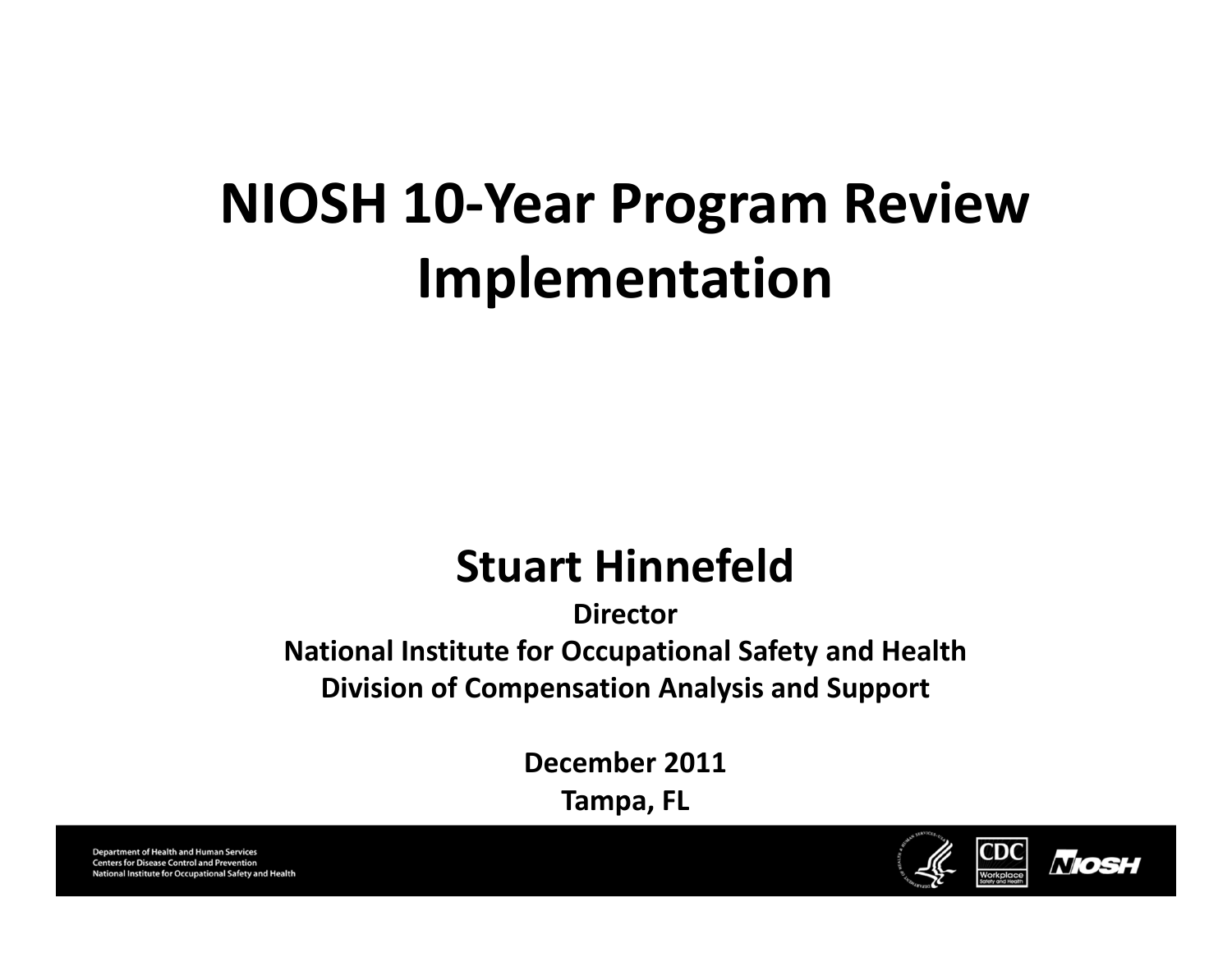### **Five Review Reports**

- **Reports focus on the following topic areas:**
	- **Dose Reconstruction**
	- **Quality of Service**
	- **Timeliness of Program Products**
	- **SEC Petitions**
	- **Quality of Science**
- **Summary of the reports and recommendations are available on the NIOSH Web site at:**

**http://www.cdc.gov/niosh/docket/review/ docket194/default.html)**

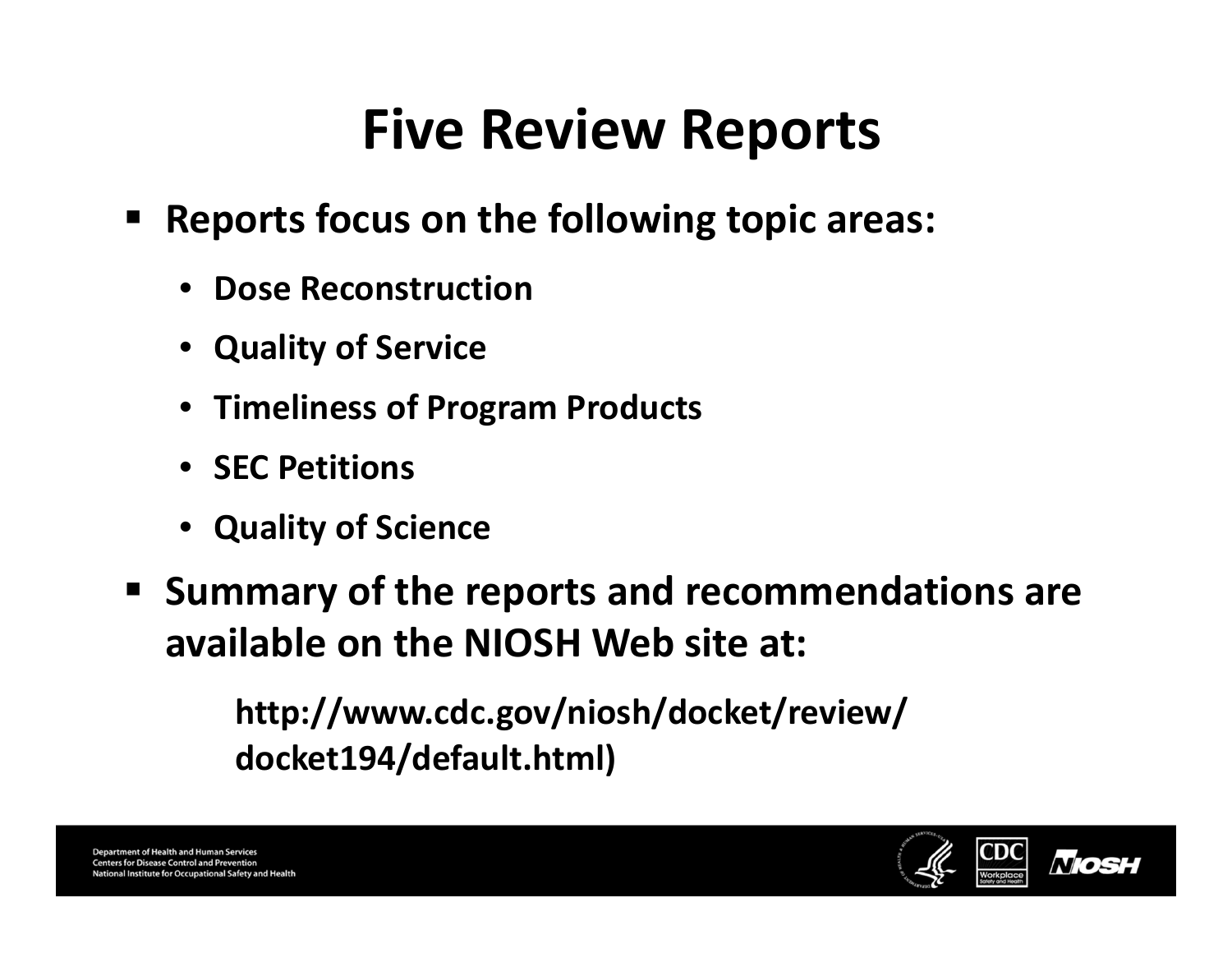## **Quality of Service**

- **Issues related to customer‐supplied information**
	- **Develop system(s) for collecting all customer comments along with disposition action**
- **Issues related to understandability of information**
	- **Improve understandability and quality of communication vehicles: Web site, information sheets, letters to claimants or petitioners, etc.**
- $\blacksquare$  **Issues related to access to information**
	- **Ensure Board and Work Group work products are posted on the Web site as soon as practical**

**Department of Health and Human Services Centers for Disease Control and Prevention** nal Institute for Occupational Safety and Health

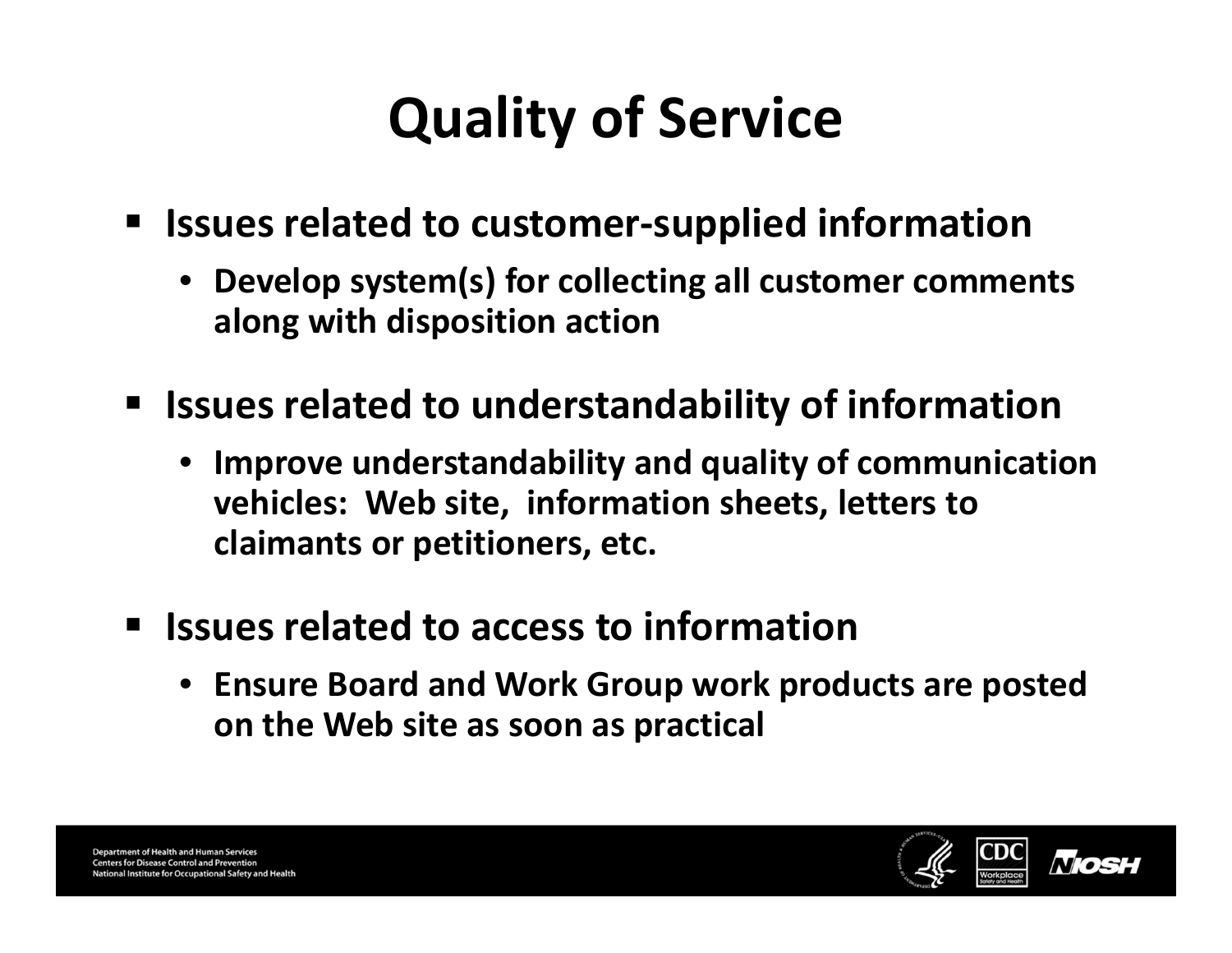### **Timeliness**

- **Give higher priority to claims returned by DOL for new dose reconstruction**
- **Continue to adopt aggressive timeliness objectives for dose reconstruction**
- **Adopt aggressive time limits for the completion of the review of SEC petitions**

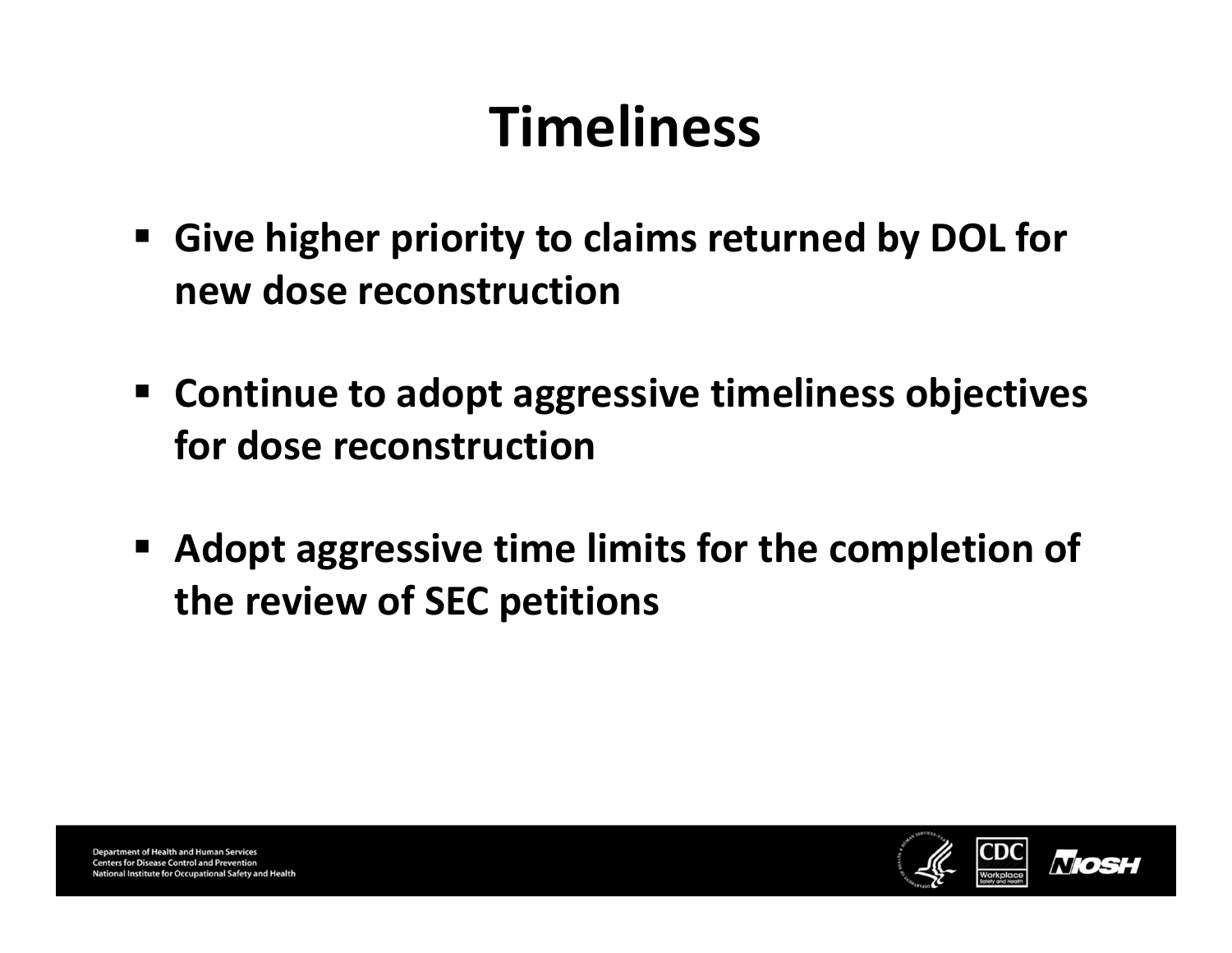### **SEC Petitions**

- **Separate "policy" issues from "science" issues**
	- **Include more detail on the evolution of <sup>a</sup> science decision in SEC Evaluation Reports (e.g., thorium exposures)**
	- **Develop <sup>a</sup> policy memo with each Evaluation Report that identifies policy decision and the thought process behind the decisions**
- **Work to define "sufficient accuracy"**
- **Utilize staff "other than health physicists" when appropriate to guard against "professional orientation" toward accepting adequacy of techniques**

**Department of Health and Human Services Centers for Disease Control and Prevention** nal Institute for Occupational Safety and Health

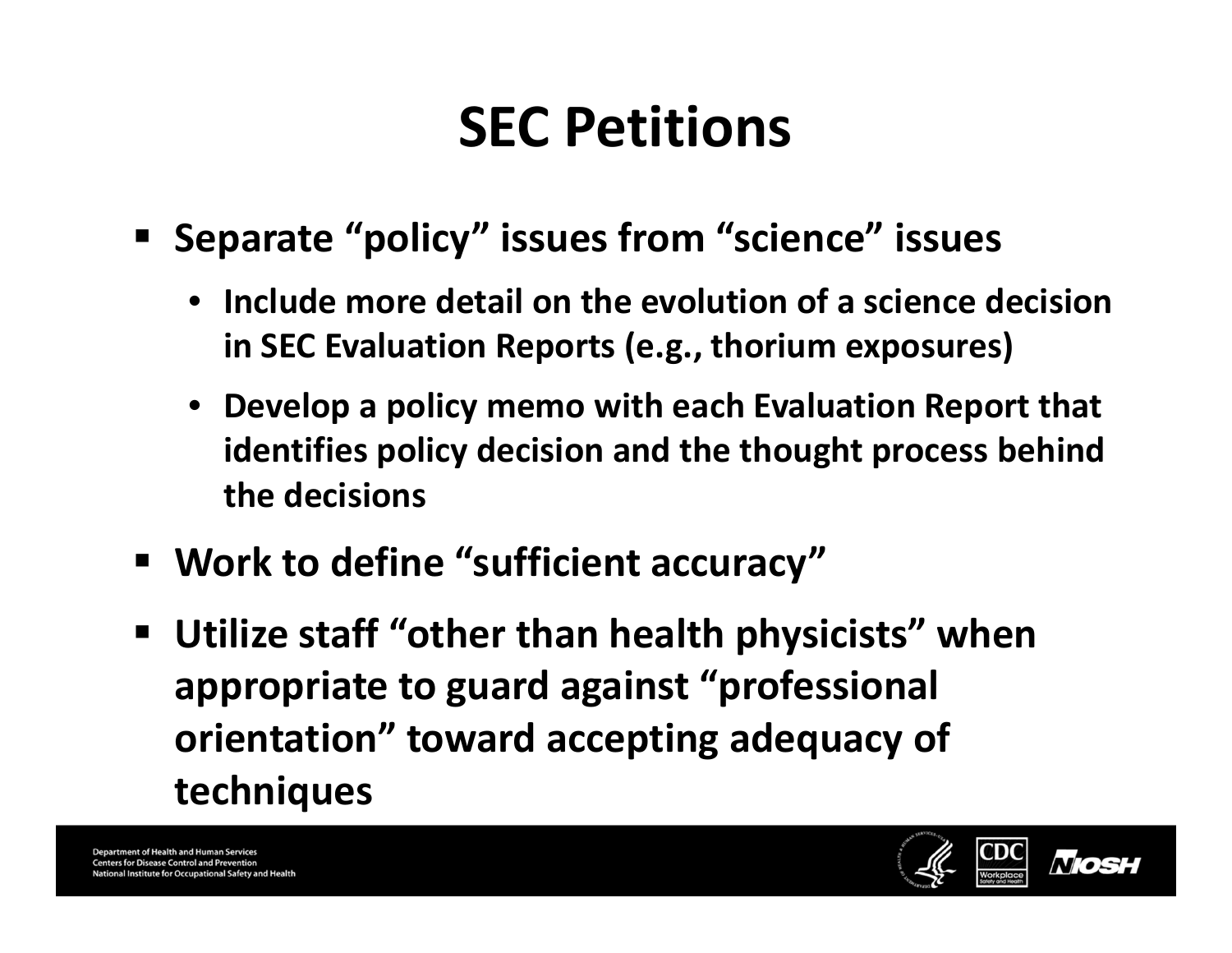# **Quality of Science**

- **Consider subjecting program documents to formal peer review**
	- **NIOSH is developing an implementation guide to identify levels of review of program documents**
- $\blacksquare$  **Assess validity of indirect exposure methods**
	- **NIOSH is conducting trial‐run validation using Savannah River Site data**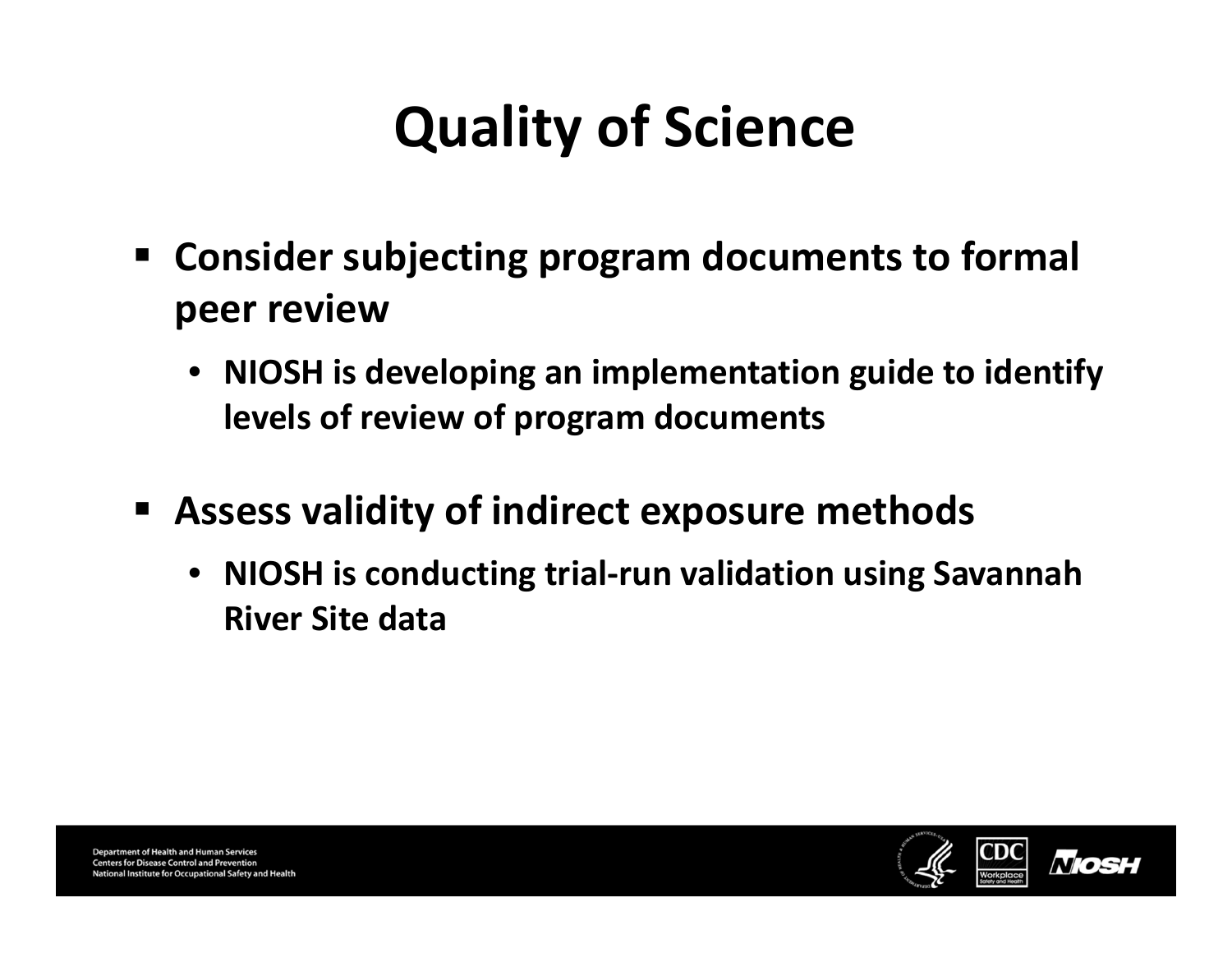# **Quality of Science—cont.**

- **Characterize degree of claimant‐favorability in current methods**
	- **Compare "claimant‐favorable" approaches to assessment methods commonly used in other applications**
- $\blacksquare$ **Evaluate utility of EPA surrogate data protocol**
- $\qquad \qquad \blacksquare$  **NIOSH review of EPA protocol indicates its recommendations are similar to information in "The Use of Data from Other Facilities in the Completion of Dose Reconstructions Under EEOICPA" (DCAS‐IG‐004)**
	- **Non‐NIOSH reviewers will review EPA protocol against methods used by NIOSH**

**Department of Health and Human Services Centers for Disease Control and Prevention** nal Institute for Occupational Safety and Health